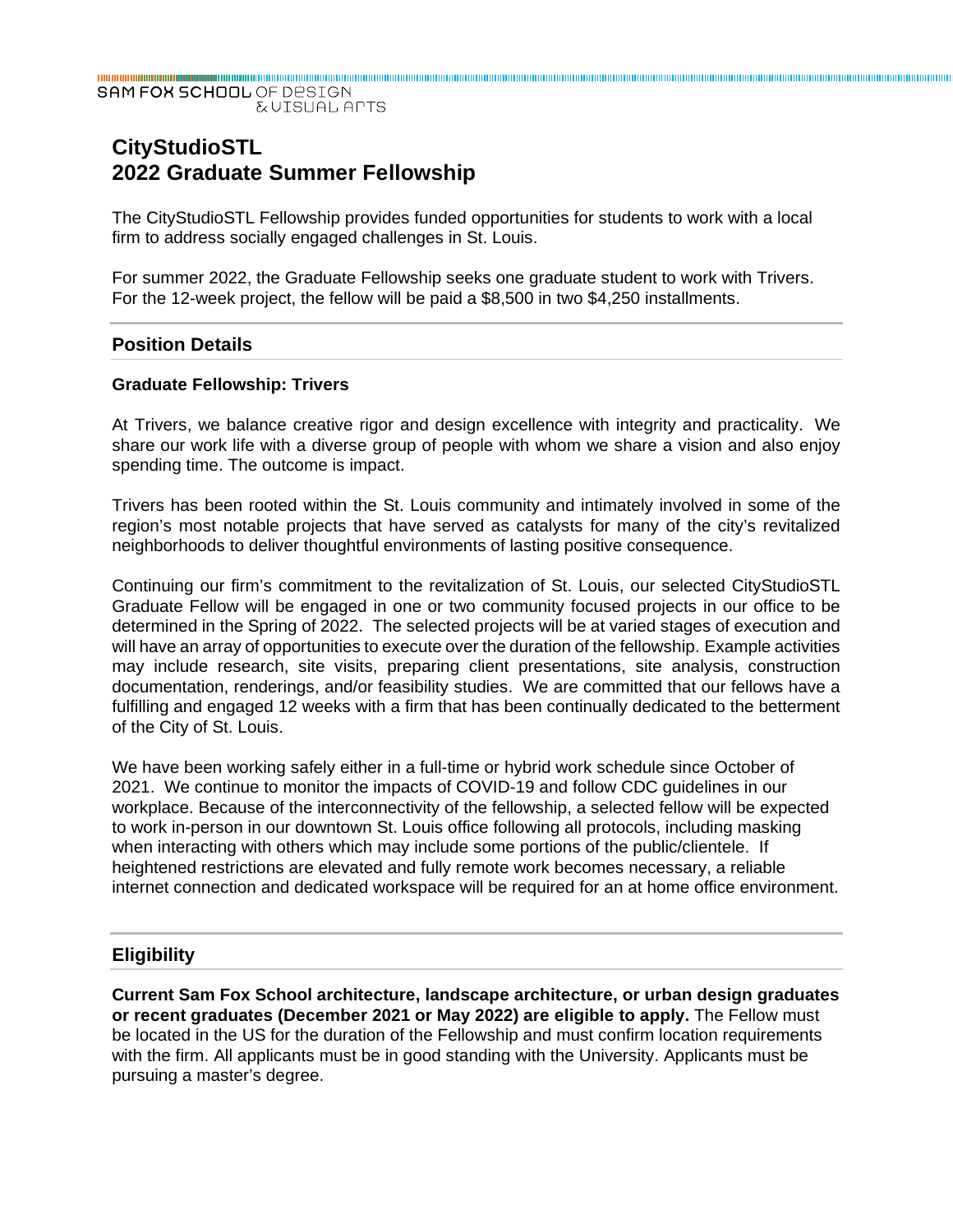The Fellow should be thoughtful, diligent, and innovative thinkers who are driven to use their creativity to improve communities and raise the level of design in St. Louis. Experience with Adobe Suite, rendering capabilities, and Revit are also encouraged.

## **Timeline**

March 7, 5p — Preferential due date for early applications March 21, 5p – Applications due June 6\* — Fellowship begins Late June — Midpoint check-in Mid July — Final check-in August 12\* — Fellowship ends September — Concluding event or feedback provided

\*Dates may vary and are established between the firm and fellow

# **Program Expectations**

Interview applicants will be expected to:

- ‐ **Coordinate and schedule** an interview with the firm
- ‐ **Respond in a timely manner** to communications to and from the firm
- ‐ **Disclose other possible conflicting summer opportunities**

Fellowship recipients will be expected to:

- ‐ Complete a 12-week civic or social change project in St. Louis at the host firm, working actively with firm staff to complete assigned project(s).
- ‐ Work average 40 hours/week in the host firm office.
- ‐ Participate in host firm social and professional development activities.
- ‐ Attend at most 3 lunches/meetings with Office for Socially Engaged Practice representatives during the summer to discuss experiences and opportunities.
- ‐ Share Fellowship experiences with other students in fall 2022 and spring 2023.
- ‐ Provide feedback on the Fellowship program.

### **Payment Information**

The CityStudioSTL Graduate Fellow will receive two \$4,250 stipends for the completion of their project work, totaling \$8,500. The first stipend will be available in May, and the second will be available in early July, pending successful participation in the program to that point. To receive these payments, the recipient may need to submit materials to the Sam Fox School Business Office.

Payments provided for the purpose of assisting the recipient in the pursuit of study or research may be treated for tax purposes as a grant. If the recipient is a US citizen or considered a resident alien for US tax purposes, then the transaction is taxable and reportable in the US and will be reported on a stipend letter.

If the recipient is to a nonresident alien for tax purposes for activities in the US, then the transaction is subject to withholding and is reported on Form 1042-S. The withholding amount